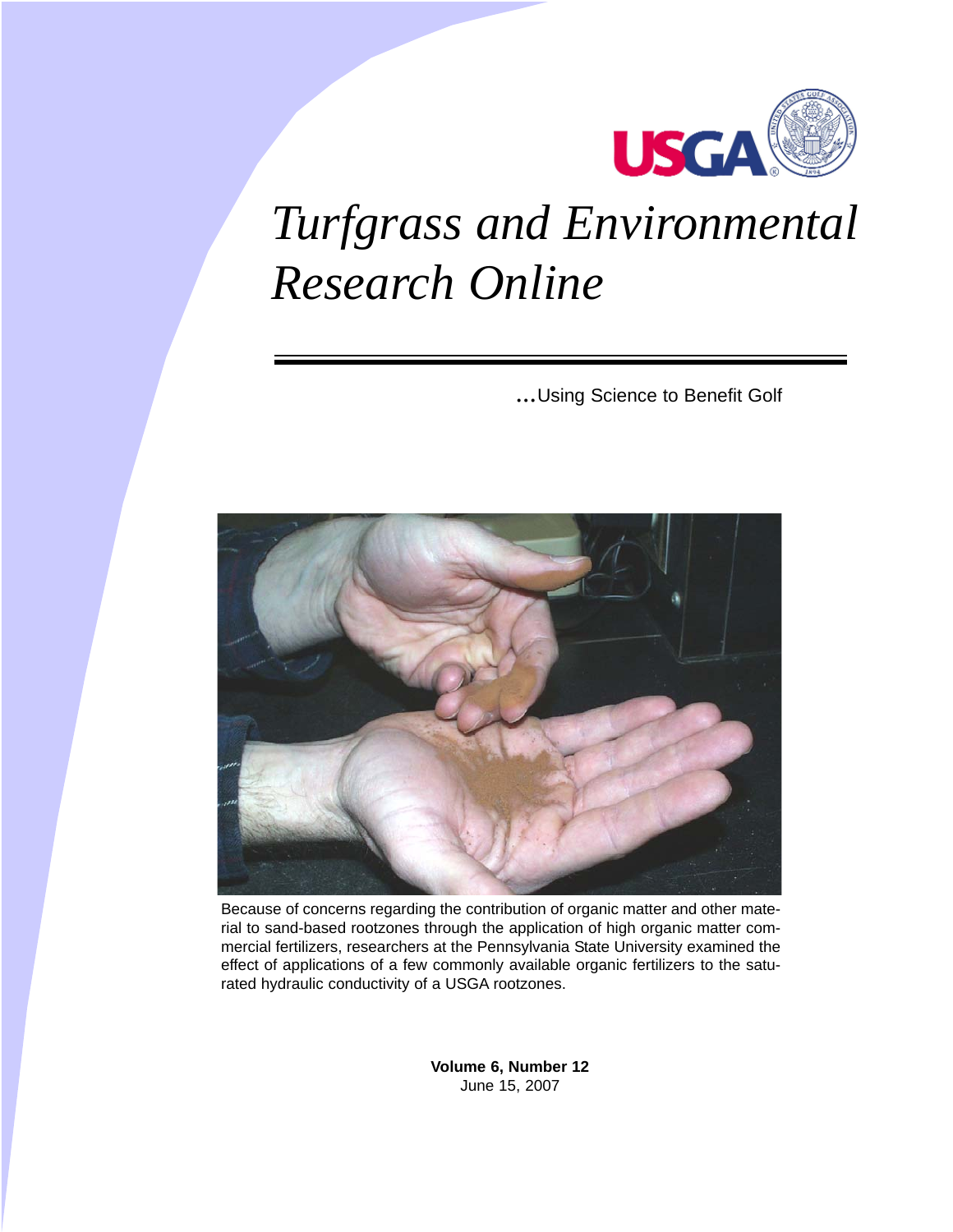## **PURPOSE**

The purpose of *USGA Turfgrass and Environmental Research Online* is to effectively communicate the results of research projects funded under USGA's Turfgrass and Environmental Research Program to all who can benefit from such knowledge. Since 1983, the USGA has funded more than 290 projects at a cost of \$25 million. The private, non-profit research program provides funding opportunities to university faculty interested in working on environmental and turf management problems affecting golf courses. The outstanding playing conditions of today's golf courses are a direct result of *using science to benefit golf*.

### **Editor**

Jeff Nus, Ph.D. 1032 Rogers Place Lawrence, KS 66049 jnus@usga.org (785) 832-2300 (785) 832-9265 (fax)

### **Research Director**

Michael P. Kenna, Ph.D. P.O. Box 2227 Stillwater, OK 74076 mkenna@usga.org (405) 743-3900 (405) 743-3910 (fax)

### **USGA Turfgrass and Environmental Research Committee**

Steve Smyers, *Chairman* Julie Dionne, Ph.D. Ron Dodson Kimberly Erusha, Ph.D. Ali Harivandi, Ph.D. Michael P. Kenna, Ph.D. Jeff Krans, Ph.D. Pete Landschoot, Ph.D. James Moore Jeff Nus, Ph.D. Paul Rieke, Ph.D. James T. Snow Clark Throssell, Ph.D. Pat Vittum, Ph.D. Scott Warnke, Ph.D. James Watson, Ph.D. Craig Weyandt, CGCS

Permission to reproduce articles or material in the *USGA Turfgrass and Environmental Research Online* (ISSN 1541-0277) is granted to newspapers, periodicals, and educational institutions (unless specifically noted otherwise). Credit must be given to the author(s), the article title, and *USGA Turfgrass and Environmental Research Online* including issue and number. Copyright protection must be afforded. To reprint material in other media, written permission must be obtained fom the USGA. In any case, neither articles nor other material may be copied or used for any advertising, promotion, or commercial purposes.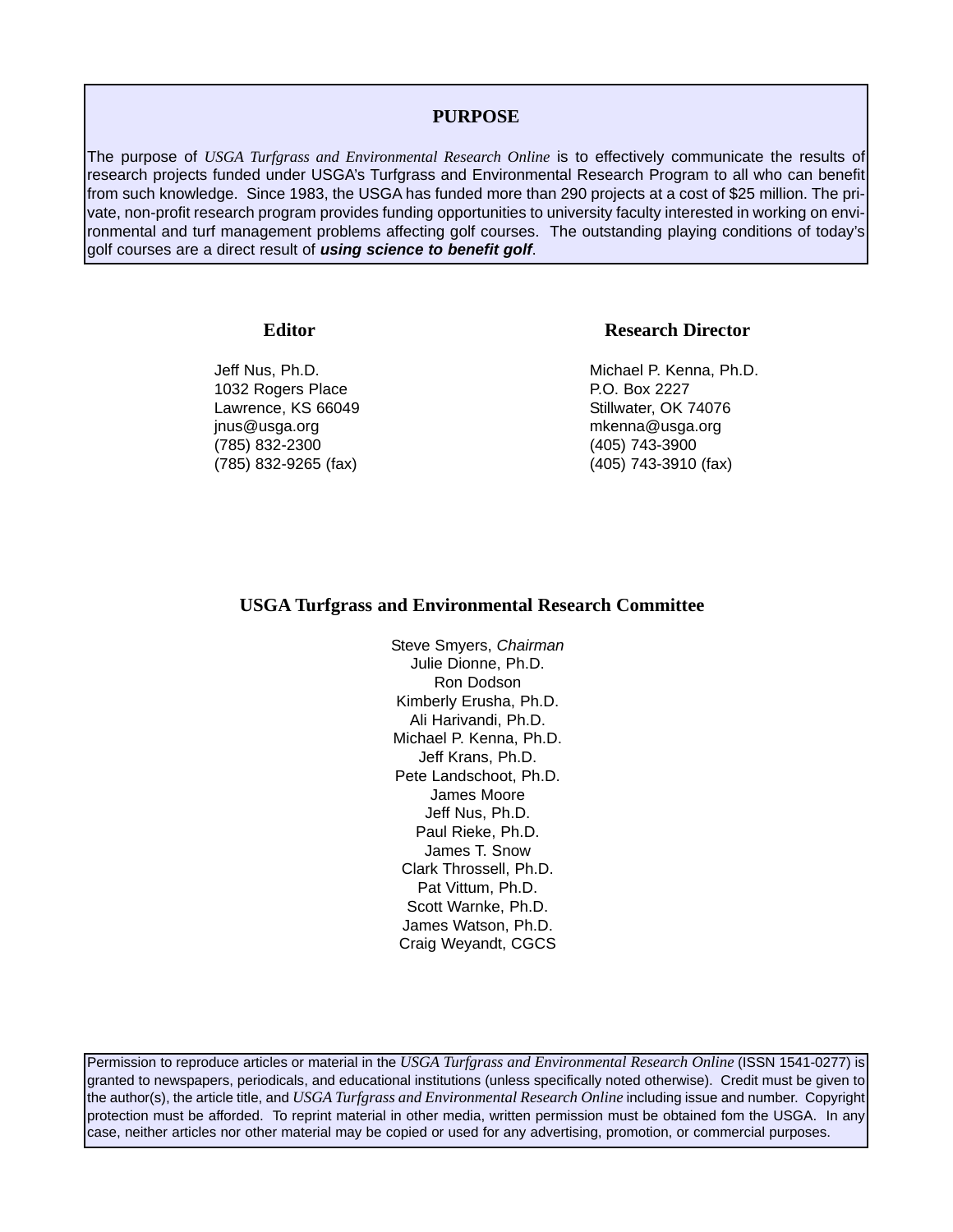# **The Effects of Organic Fertilizers on the Saturated Hydraulic Conductivity of USGA Rootzones**

Andrew S. McNitt, Dianne Petrunak, and Thomas Serensits

# **SUMMARY**

Because of concerns regarding the contribution of organic matter and other material to sand-based rootzones through the application of high organic matter commercial fertilizers, researchers at the Pennsylvania State University examined the effect of applications of a few commonly available organic fertilizers to the saturated hydraulic conductivity of a USGA rootzones. The study's findings include:

The application of large quantities of the fertilizers used in this study or the ash produced from these fertilizers had no effect on the saturated hydraulic conductivity of a USGA-specified rootzone.

A significant portion of the ash produced from these organic fertilizers was water soluble or in the case of Milorganite and Sustane, sand-sized particles.

The traditional method to determine particle size distribution through sedimentation is not an appropriate method to determine the particle size of organic fertilizers or the ash produced from these fertilizers because much of the material is soluble in water.

**P**roblems associated with organic matter accumulation in golf green sand rootzones have been widely reported (4, 5, 7). Questions have been raised about the contribution of organic matter and other material to these rootzones through the application of high organic matter commercial fertilizers (8).

The contribution of these high organic matter content fertilizers to the overall organic accumulation of a golf green seems limited considering the amount of organic matter produced by the turfgrass stand each year. The amount of organic material a turfgrass stand produces in a year varies depending on species, growing conditions, fertility, etc., but the addition of 5,000 pounds of oven dry organic matter per acre per year is a conservative estimate. Researchers have reported amounts higher than 7,000 pounds per year (6). If a superintendent applied a high organic matter content fertilizer source such as Ringer 10-2-6 to their greens to deliver 5 pounds of actual nitrogen per thousand square feet per year, the amount of organic matter added would be about 1,500 pounds per acre.

This estimate of organic matter applied is generated from data reporting Ringer 10-2-6 as having a loss on ignition of about 75% (7). Chances are that not all of this loss is from organic material and thus the 1,500-pound estimate is probably higher than the actual amount applied. While a significant amount, the amount produced from the turfgrass stand is a magnitude higher. The additional organic matter being applied through the use of high organic matter represents a fraction of the total amount of organic matter accumulating in these rootzones, and the practices used to manage the organic matter would not be



Enough ash was produced from the fertilizers to apply the equivalent amount of ash to cylinders containing a USGA specified rootzone mix at rates equal to the amount of material that would be applied when using that product to deliver 5, 10, and 20 lbs of N per thousand square feet

ANDREW S. McNITT, Ph.D., Associate Professor of Soil Science/Turfgrass; DIANNE PETRUNAK, Research Support Technician; and THOMAS SERENSITS, Graduate Student; Department of Agronomy, The Pennsylvania State University; University Park, PA.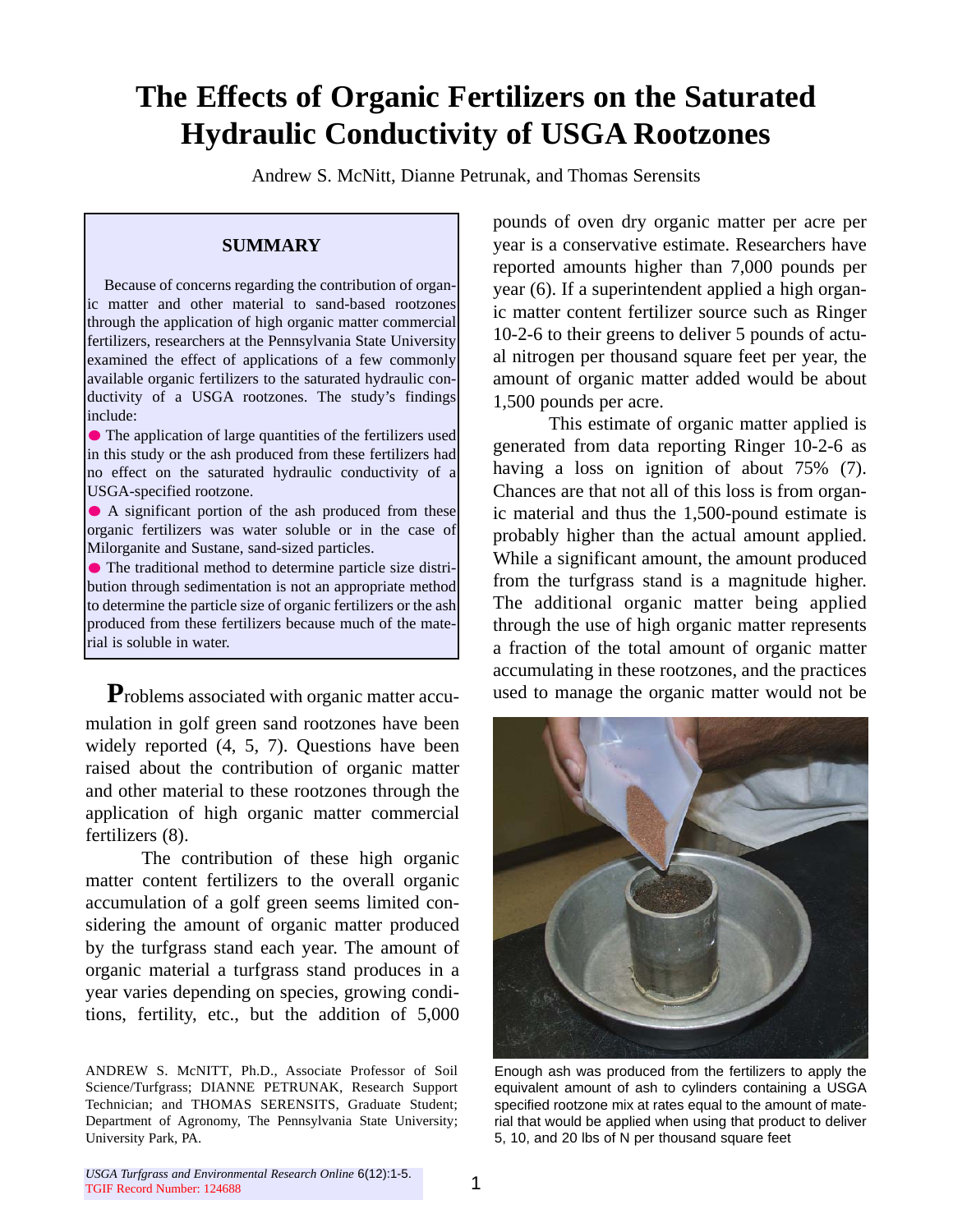| <b>Product</b>     | <b>Analysis</b> |
|--------------------|-----------------|
| <b>IBDU</b>        | $31 - 0 - 0$    |
| <b>Nutralene</b>   | $40 - 0 - 0$    |
| <b>Isotek</b>      | $11 - 3 - 22$   |
| <b>Greens King</b> | $18 - 9 - 18$   |
| <b>Milorganite</b> | $6 - 2 - 0$     |
| <b>Earthworks</b>  | $5 - 4 - 5$     |
| <b>NatureSafe</b>  | $8 - 3 - 5$     |
| Ringer             | $10 - 2 - 6$    |
| <b>Sustane</b>     | $5 - 2 - 4$     |

**Table 1.** Fertilizer products and their N-P<sub>2</sub>O<sub>5</sub>-K<sub>2</sub>O analyses that were included in the experiments

altered due to the use of these fertilizers.

The non-organic matter content or the ash that remains could potentially be of greater concern. The ash that remains after a loss on ignition test is typically referred to as mineral matter or material that will not ignite and burn at high temperatures. The concern is that there may be high amounts of "fines" in these products as traditional USGA approved methods for measuring the particle size of a sand rootzone (2) yielded data suggesting that some products contained as much as 20% clay. When applied at a rate to deliver 5 pounds of nitrogen per thousand square feet, a fertilizer conceivably would be adding as much as 50

| <b>Product</b>                                                          |  | <b>Percent loss on ignition*</b> |  |
|-------------------------------------------------------------------------|--|----------------------------------|--|
|                                                                         |  | $-(\%)$ --                       |  |
| <b>IBDU 31-0-0</b>                                                      |  | 99.6                             |  |
| Nutralene 40-0-0                                                        |  | 99.6                             |  |
| Milorganite 6-2-0                                                       |  | 75.4                             |  |
| <b>Ringer 10-2-6</b>                                                    |  | 73.7                             |  |
| NatureSafe 8-3-5                                                        |  | 65.2                             |  |
| Sustane 5-2-4                                                           |  | 56.6                             |  |
| Earthworks 5-4-5                                                        |  | 52.9                             |  |
| Greens King 18-9-18                                                     |  | 49.0                             |  |
| <b>Isotek 11-3-22</b>                                                   |  | 47.6                             |  |
| * Determined by exposing samples to 440 <sup>o</sup> C for<br>16 hours. |  |                                  |  |

**Table 2.** Percent loss on ignition of various organic and nonorganic fertilizers

pounds of fines per thousand square feet.

This experiment examined the effect of applications of a few commonly available organic fertilizers on the saturated hydraulic conductivity of a USGA rootzone. We specifically wanted to evaluate the effect of the non-organic portion of the fertilizer products.

# **Methods and Results**

Five organic and four nonorganic fertilizer products were selected for evaluation and are listed in Table 1. Each fertilizer was dried, weighed,

and exposed to temperature of  $440^{\circ}$  C until a constant weight was achieved (1). The remaining ash was weighed and a loss on ignition value was calculated (Table 2). Enough ash was produced from the fertilizers to apply the equivalent amount of ash to cylinders containing a USGA specified rootzone mix at rates equal to the amount of material that would be applied when using that product to deliver 5, 10, and 20 pounds of N per thousand square feet. Three replications of each treatment were performed where the ash was applied to the surface of the rootzone in the cylinder prior to compaction. Three more replications were performed where the ash was applied to the surface



Three replications of each treatment were performed where the ash was applied to the surface of the rootzone in the cylinder prior to compaction and three more replications were performed where the ash was applied to the surface and worked into the top 4 mm (shown above).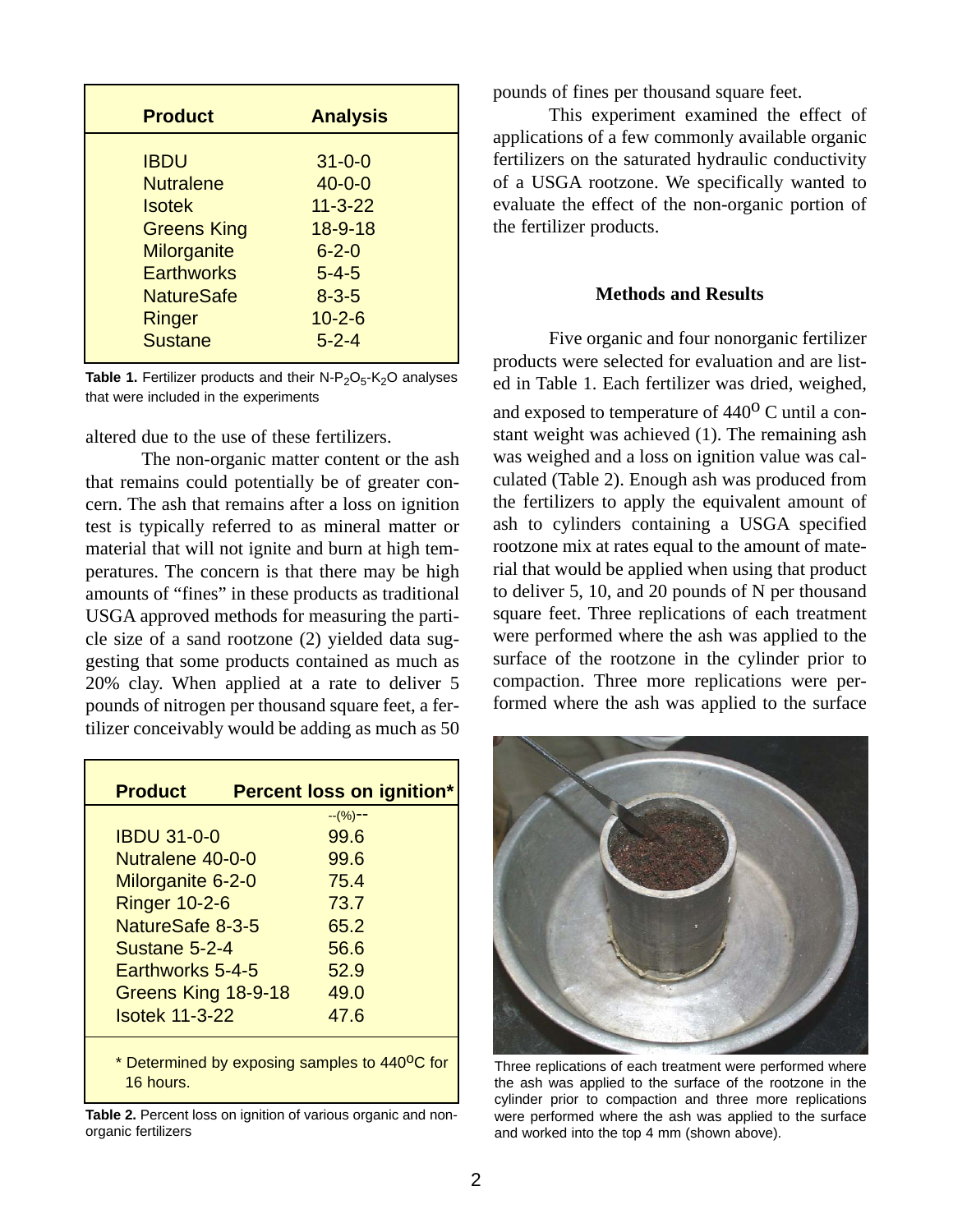| <b>Product</b>               | <b>N</b> Rate   | <b>Material applied</b> | $K_{\text{sat}}$ |
|------------------------------|-----------------|-------------------------|------------------|
|                              | $(lb/1000ft^2)$ | $(lb/1000ft^2)$         | (in/hr)          |
| <b>Control</b>               |                 |                         | 20.8             |
| Milorganite ash              | $5\phantom{1}$  | 20.7                    | 20.3             |
| Milorganite ash              | 10              | 41.4                    | 23.4             |
| Milorganite ash              | 20              | 82.8                    | 23.2             |
| Milorganite fertilizer       | 5               | 83.3                    | 21.5             |
| Earthworks ash               | 5               | 47.1                    | 20.9             |
| Earthworks ash               | 10              | 94.2                    | 21.9             |
| Earthworks ash               | 20              | 188.4                   | 22.2             |
| <b>Earthworks fertilizer</b> | 5               | 100.0                   | 22.7             |
| NatureSafe ash               | 5               | 21.8                    | 19.4             |
| NatureSafe ash               | 10              | 43.5                    | 22.3             |
| NatureSafe ash               | 21.6            | 94.0                    | 22.4             |
| <b>NatureSafe fertilizer</b> | 5               | 62.5                    | 21.8             |
| <b>Ringer ash</b>            | 20              | 53.3                    | 20.7             |
| Sustane ash                  | 20              | 173.6                   | 22.5             |
| <b>IBDU</b> ash              | 20              | 0.3                     | 24.5             |
| Nutralene ash                | 20              | 0.2                     | 24.0             |
| <b>Isotek</b> ash            | 20              | 87.1                    | 24.3             |
| <b>Greens King ash</b>       | 20              | 6.6                     | 19.8             |

Rootzone mix of cylinders consisted of 80% sand:20% peat (by volume). Ash or fertilizer was applied to the top of compacted cylinders at a rate equivalent to the indicated amount of nitrogen per 1000 ft2.

Table 3. Saturated hydraulic conductivity (K<sub>sat</sub>) of treatment with ash or fertilizer applied at rates equivalent to varying amounts of N/1000 ft2.

|                       | <b>Ash</b>                                                                     |      | <b>Fertilizer</b>               |      |
|-----------------------|--------------------------------------------------------------------------------|------|---------------------------------|------|
| <b>Product</b>        | Distilled water <sup>1</sup> 0.5 N H <sub>2</sub> SO <sub>4</sub> <sup>2</sup> |      | Distilled water 0.5 N $H_2SO_4$ |      |
|                       |                                                                                |      |                                 |      |
| <b>Isotek 11-3-22</b> | 80.1                                                                           | 87.9 | 38.1                            | 42.6 |
| <b>Ringer 10-2-6</b>  | 71.9                                                                           | 98.3 | 53.0                            | 73.3 |
| Greens King 18-9-18   | 71.3                                                                           | 71.1 | 34.9                            | 34.9 |
| NatureSafe 8-3-5      | 68.6                                                                           | 80.5 | 44.7                            | 55.4 |
| Earthworks 5-4-5      | 63.0                                                                           | 38.5 | 33.3                            | 21.2 |
| Sustane 5-2-4         | 28.2                                                                           | 56.0 | 16.0                            | 33.6 |
| Milorganite 6-2-0     | 7.3                                                                            | 43.1 | 5.5                             | 34.5 |

1 Samples were mixed with 100 ml distilled water, boiled for 2 minutes, filtered through No. 43 ashless filter paper, rinsed with approximately 250 ml distilled water and exposed to 440<sup>o</sup> C for 16 hours.

<sup>2</sup> Samples were soaked in 0.5 N H<sub>2</sub>SO<sub>4</sub> for approximately 15 minutes, filtered through No. 43 ashless filter paper, rinsed with approximately 250 ml distilled water and exposed to 440<sup>o</sup> C for 16 hours.

**Table 4.** Percent solubility of fertilizer and ash using water and 0.5 N sulfuric acid as solvents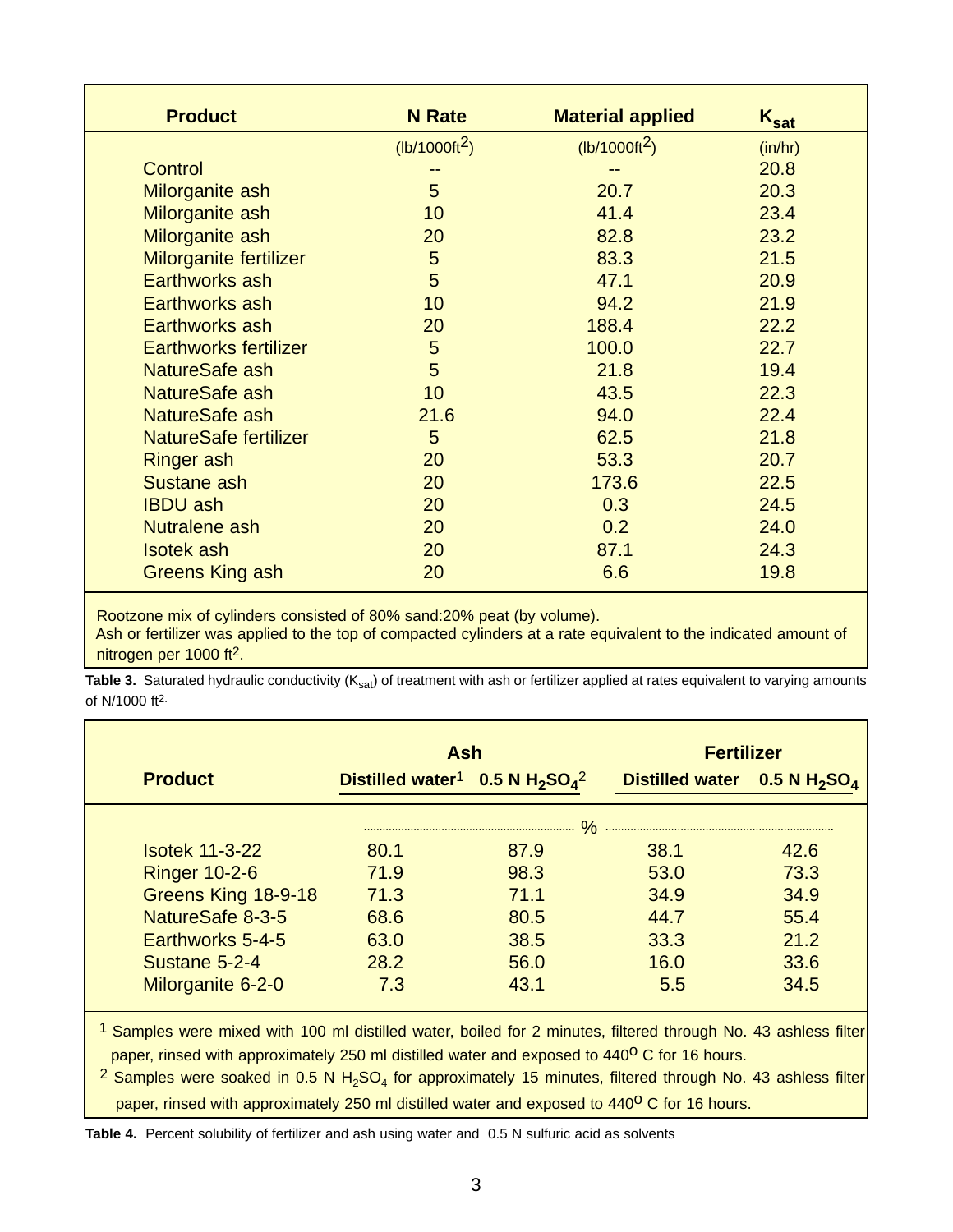| <b>Product</b>                                                                           | <b>Ash</b>                                                       | <b>Fertilizer</b>                           |
|------------------------------------------------------------------------------------------|------------------------------------------------------------------|---------------------------------------------|
| <b>Ringer</b><br><b>NatureSafe</b><br><b>Earthworks</b><br><b>Sustane</b><br>Milorganite | ***************<br>1,710<br>11,984<br>12,724<br>34,915<br>59,903 | 1,260<br>7,814<br>6,731<br>19,762<br>45,166 |

**Table 5.** Silica content of ash and organic fertilizers

and worked into the top 4 mm.

Non-combusted fertilizer was also applied at a rate to deliver 5 pounds of N per thousand square feet to treatment cylinders and worked into the surface 4 mm. Rates of non-combusted fertilizer above the rates needed to deliver 5 pounds of N per thousand square feet were not practical. Saturated hydraulic conductivity was determined on each treatment cylinder (3). The results are listed in Table 3. None of the treatments tested had a saturated hydraulic conductivity lower than the control. Neither the non-combusted fertilizer nor the ash treatments negatively affected the saturated hydraulic conductivity of this rootzone mix.

The amount of ash applied was very high. We questioned how the application of such a large amount of material had no negative affect on the hydraulic conductivity of the sand rootzone. Solubility tests were conducted on the ash and fertilizer using both water and sulfuric acid as solvents. The results are listed in Table 4. The total silica content of the ash and fertilizers was also determined and results are listed in Table 5. The amount of silica present had a high correlation with the percent solubility of both the ash and fer-

|                              | <b>Fertilizer</b><br><b>Solubility</b> | Si<br>ash | Si<br>fertilizer |
|------------------------------|----------------------------------------|-----------|------------------|
| <b>Ash Solubility</b>        | 0.97                                   | $-0.98$   | $-0.96$          |
| <b>Fertilizer Solubility</b> |                                        | $-0.96$   | $-0.91$          |

**Table 6.** Correlation coefficients comparing the water solubility of organic fertilizers, the ash remaining after loss on ignition, and the total Silica (Si) content (ppm) of the fertilizers and ash.

tilizer (Table 6). The solubility of the Milorganite and Sustane ash was lower than the other products; however, 86.5% of the Milorganite ash and 50.7% of the Sustane ash was sand-sized particles and thus had no negative affect on the hydraulic conductivity of the rootzone mix.

### **Acknowledgements**

The authors would like to thank USGA's Turfgrass and Environmental Research Program for funding this project.

# **Literature Cited**

1. American Society for Testing and Materials. 1987. Annual Book of ASTM Standards; Vol. 04.08. Soil and Rock (1). Standard Test Methods for Moisture, Ash, and Organic Matter of Peat and Other Organic Soils. D 2974-87 ASTM, West Conshohocken, PA.

2. American Society for Testing and Materials. 1995. Annual Book of ASTM Standards; Vol. 15.07. End Use Products. Standard Test Method for Particle Size Analysis and Sand Shape Grading of Golf Course Putting Green and Sports Field Rootzone Mixes. F1632-95. ASTM, West Conshohocken, PA.

3. American Society for Testing and Materials. 1997. Annual Book of ASTM Standards; Vol. 15.07. End Use Products. Standard test method for saturated hydraulic conductivity, water retention, porosity, particle density, and bulk density of putting green and sports turf rootzone mixes. F1815- 97. ASTM, West Conshohocken, PA.

4. Carrow, R. N. 1996. Summer decline of bentgrass greens. *Golf Course Management* 64(6):51- 56. [\(TGIF Record 37819\)](http://www.lib.msu.edu/cgi-bin/flink.pl?recno=37819)

5. Carrow, R. N. 1998. Organic matter dynamics in the surface zone of a USGA green: practices to alleviate problems. USGA 1998 Turfgrass and